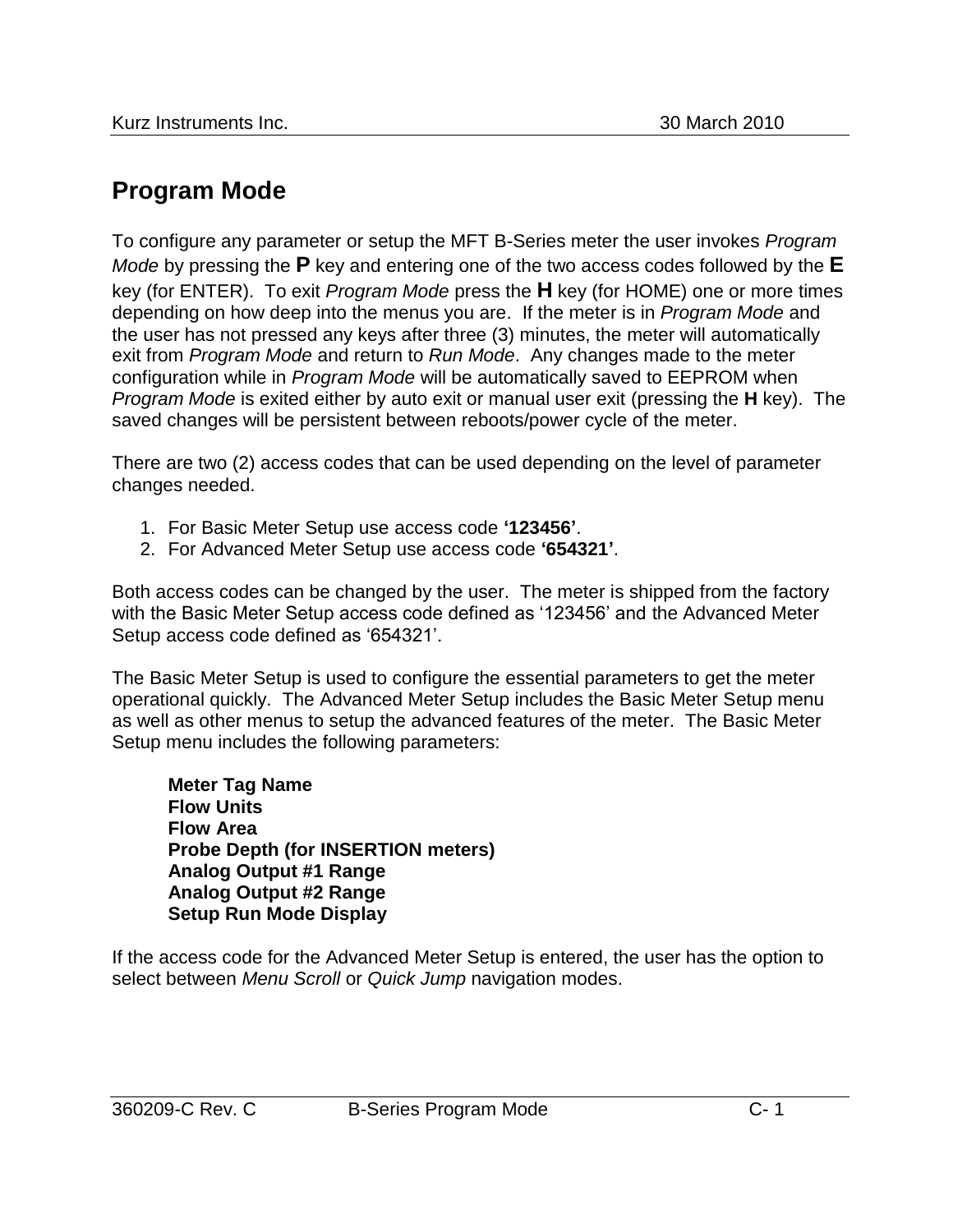```
1: MENU SCROLL
2: QUICK JUMP
```
*Menu Scroll* mode allows the user to scroll and select from a list of *Program Mode* menus. The *Quick Jump* mode lets the user enter the option number associated with the desired *Program Mode* menu to quickly invoke it. The **'1'** key is pressed to select *Menu Scroll* mode and **'2'** is pressed to select *Quick Jump* mode.

The following example shows *Menu Scroll* mode displaying the Assign Digital Output Menu.

| PROG MODE OPTION |  |  |                           |  |  |  |
|------------------|--|--|---------------------------|--|--|--|
|                  |  |  | $>8$ ASSIGN DOUT $\gamma$ |  |  |  |

The following example shows *Quick Jump* mode with Option #8 (Assign Digital Output Menu) entered.

|              | Enter PRG Option |  |
|--------------|------------------|--|
| $1 - 26 > 8$ |                  |  |

Notice in the *Menu Scroll* Menu Selection screen, the Menu Option Name includes the Option # to familiarize the user with the Option #'s associated with the Menu Options.

## *Program Mode Menu Options*

The following Table lists the Option #s, the Menu Option and the Menu Items (parameters) included in each *Program Mode* Menu.

If the user enters the Basic Meter Setup access code (default '123456') when *Program Mode* is invoked, only the BASIC SETUP menu will be accessed. If the user needs to access other setup menus before making the meter operational, the Advanced Setup access code (default '654321') needs to be used to invoke *Program Mode*.

| Option |                                           |                                                                                                                                                                                                              |
|--------|-------------------------------------------|--------------------------------------------------------------------------------------------------------------------------------------------------------------------------------------------------------------|
| #      | lMenu                                     | Parameters                                                                                                                                                                                                   |
|        | <b>Basic Meter Setup</b><br>(BASIC SETUP) | [Display] Meter Type Is (IN-LINE FLOW/INSERTION FLOW)<br>Tag Name [H]<br><b>Flow Units [H]</b><br>Flow Area <wizard> [H]<br/>Duct Profile (ROUND/RECTANGLE)<br/><round><br/>Inside Diameter</round></wizard> |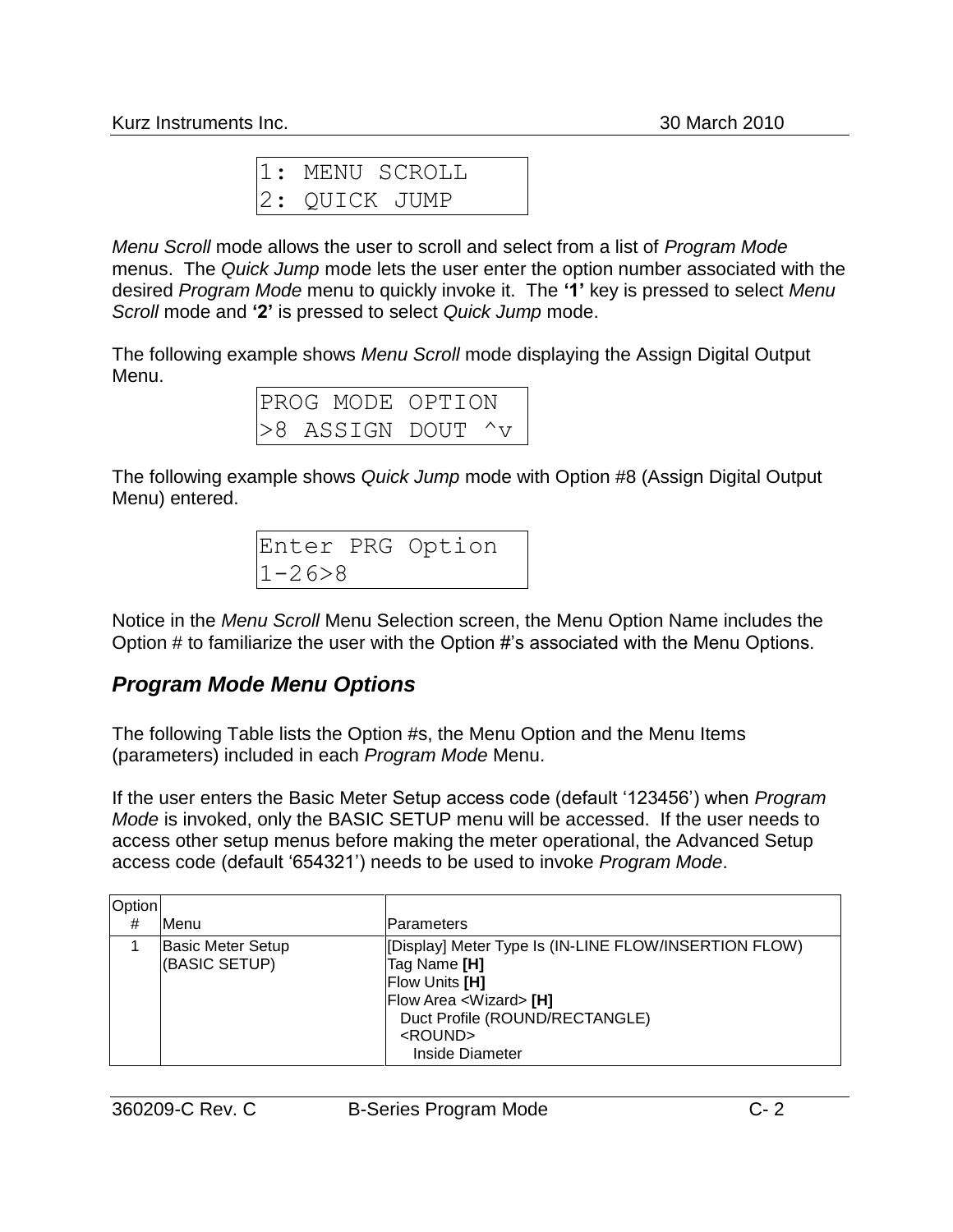|                |                                                                    | <rectangle><br/>Duct Width<br/>Duct Height<br/>Flow Area (calculated from Duct Profile) [H]<br/>(can override with manual entry)<br/>Probe Depth (for INSERTION meter only)<br/>Analog Output 1 (FLOW RATE/VELOCITY/TEMPERATURE/PID)<br/>AO1 at 4mA [H]<br/>AO1 at 20mA [H]<br/>Analog Output 2 (FLOW RATE/VELOCITY/TEMPERATURE/PID)<br/>AO2 at 4mA<br/>AO2 at 20mA<br/>Run Mode Display (SCROLLED/STATIC)<br/><scrolled><br/><b>Scrolled Vars</b><br/>(SCROLL ALL/FLOW ONLY/FLOW+TOT/FLOW+VEL/<br/>TAG+FLOW/TAG+FLOW+VEL/FLOW+TOT+VEL/<br/>FLOW+TEMP/FLOW+TEMP+VEL)<br/>Scroll Interval<br/><static><br/><b>Static Vars</b><br/>(FLOW ONLY/FLOW+TOT/FLOW+VEL/TAG+FLOW/<br/>FLOW+TEMP)</static></scrolled></rectangle> |
|----------------|--------------------------------------------------------------------|------------------------------------------------------------------------------------------------------------------------------------------------------------------------------------------------------------------------------------------------------------------------------------------------------------------------------------------------------------------------------------------------------------------------------------------------------------------------------------------------------------------------------------------------------------------------------------------------------------------------------------------------------------------------------------------------------------------------|
| $\overline{2}$ | Flow Cutoff<br>(FLOW CUTOFF)                                       | Flow Cutoff SW (OFF/ON)<br>Lo Flow Cutoff                                                                                                                                                                                                                                                                                                                                                                                                                                                                                                                                                                                                                                                                              |
| 3              | Flow Correction Factor and<br><b>Time Constant</b><br>(FLOW CF/TC) | [Display] Sensor Blockage CF is (for INSERTION type only)<br>Field Calib CF [H]<br>Flow TC Sec [H]                                                                                                                                                                                                                                                                                                                                                                                                                                                                                                                                                                                                                     |
| 4              | Setup Flow Totalizer Reset<br>(RESET TOTAL)                        | Totalizer Reset (MAN RESET/AUTO RESET)<br><man reset=""><br/>Reset Flow Total (YES/NO) [H]<br/><auto reset=""><br/><b>Total Reset Cnt</b><br/>Reset Flow Total (YES/NO) [H]</auto></man>                                                                                                                                                                                                                                                                                                                                                                                                                                                                                                                               |
| 5              | Setup Analog Output #1<br>(AOUT 1)                                 | Analog Output 1 (FLOW RATE/VELOCITY/TEMPERATURE/PID)<br>AO1 at 4mA [H]<br>AO1 at 20mA [H]                                                                                                                                                                                                                                                                                                                                                                                                                                                                                                                                                                                                                              |
| 6              | Setup Analog Output #2<br>(AOUT 2)                                 | Analog Output 2 (FLOW RATE/VELOCITY/TEMPERATURE/PID)<br>AO <sub>2</sub> at 4m <sub>A</sub><br>AO2 at 20mA                                                                                                                                                                                                                                                                                                                                                                                                                                                                                                                                                                                                              |
| $\overline{7}$ | Setup Run Mode Display<br>(RUN DISPLAY)                            | Run Mode Display (SCROLLED/STATIC)<br><scrolled><br/><b>Scrolled Vars</b><br/>(SCROLL ALL/FLOW ONLY/FLOW+TOT/FLOW+VEL/<br/>TAG+FLOW/TAG+FLOW+VEL/FLOW+TOT+VEL/<br/>FLOW+TEMP/FLOW+TEMP+VEL)<br/>Scroll Interval<br/><static><br/><b>Static Vars</b></static></scrolled>                                                                                                                                                                                                                                                                                                                                                                                                                                                |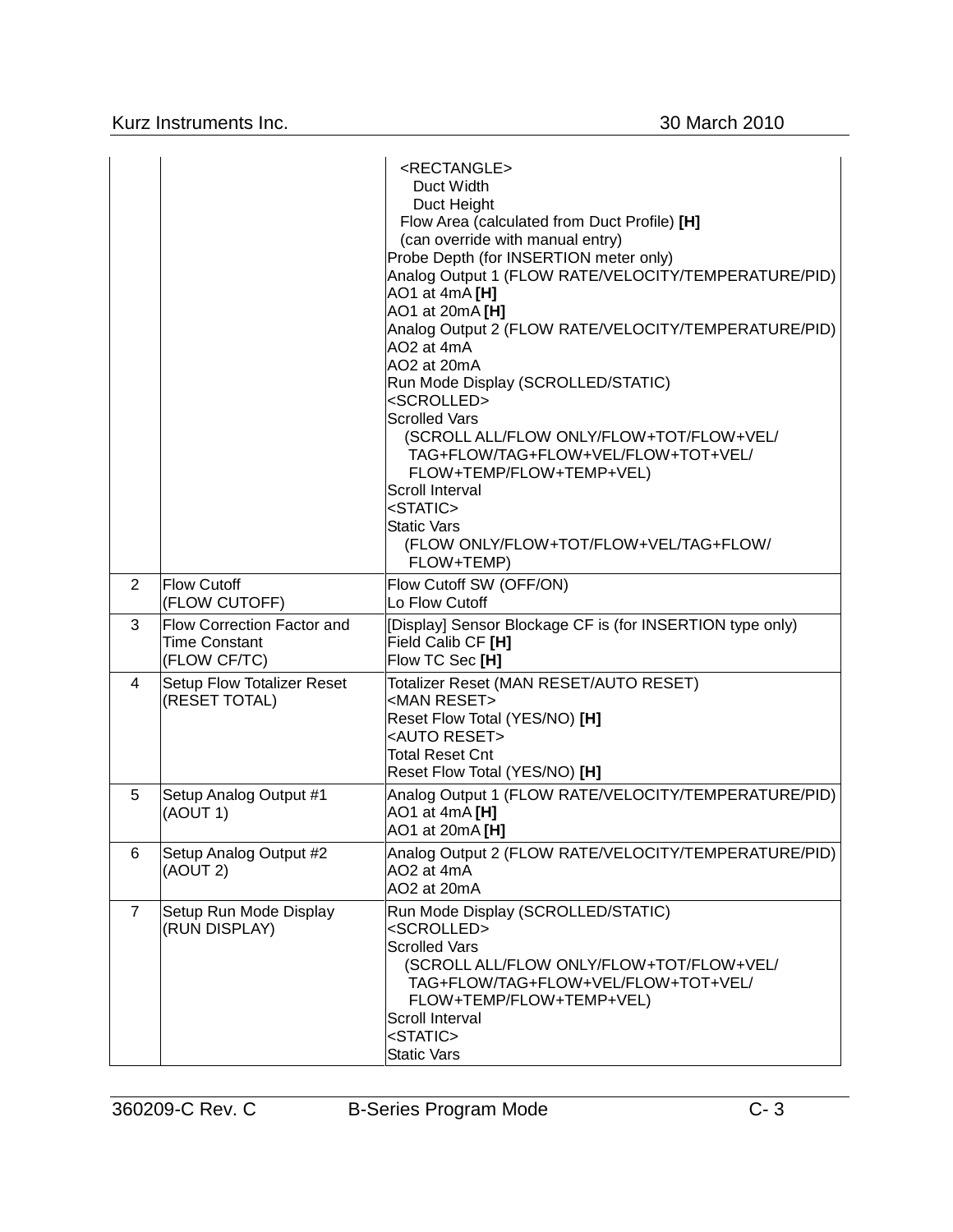## Kurz Instruments Inc. 30 March 2010

|    |                                                      | (FLOW ONLY/FLOW+TOT/FLOW+VEL/TAG+FLOW/<br>FLOW+TEMP)                                                                                                                                                                                                                                                                                                                                                                                                                                                                     |
|----|------------------------------------------------------|--------------------------------------------------------------------------------------------------------------------------------------------------------------------------------------------------------------------------------------------------------------------------------------------------------------------------------------------------------------------------------------------------------------------------------------------------------------------------------------------------------------------------|
| 8  | <b>Setup Relay Output</b><br>(ASSIGN DOUT)           | Select Relay #<br>Assign Relay To<br>(ALARM OUTPUT/TOT PULSE OUT/PURGE OUTPUT)<br><alarm output=""><br/>See Setup Alarm<br/><tot out="" pulse=""><br/>See Setup Pulse Output<br/><purge out=""><br/>See Setup Sensor Purge</purge></tot></alarm>                                                                                                                                                                                                                                                                         |
| 9  | Setup Alarm<br>(ALARM SETUP)                         | Select Alarm # (x)<br>Set Alarm x (OFF/ON)<br>Alarm x Trigger<br>(VELOCITY/FLOW RATE/TEMPERATURE/GLOBAL EVENT)<br>Alarm x Trip<br>(LOW SETPOINT/HI SETPOINT/LO AND HI SP)<br><low setpoint=""><br/>LO Alarm Setpt<br/><hi setpoint=""><br/><b>HI Alarm Setpt</b><br/><lo and="" hi="" sp=""><br/>LO Alarm Setpt<br/>HI Alarm Setpt<br/>Continue with Relay Setup (NO/YES)<br/><math>&lt;</math>YES<math>&gt;</math><br/>[Display] Alarm x Assigned to DO n<br/>Relay n State (NORMALLY OPN/NORMALLY CLS)</lo></hi></low> |
| 10 | Setup NE-43 Alarm<br>(NE-43 ALRM)                    | NE-43 Alarm Type (LOW OUTPUT/HIGH OUTPUT)                                                                                                                                                                                                                                                                                                                                                                                                                                                                                |
| 11 | <b>Setup Pulse Output</b><br>(PULSE OUT)             | Pulse Output (OFF/ON)<br>$<$ ON $>$<br>[Display] Pulse Output Assigned to DOm<br>Flow Volume per Pulse<br>Pulse Width                                                                                                                                                                                                                                                                                                                                                                                                    |
| 12 | Setup Sensor Purge<br>(PURGE TIMR)                   | Purge Timer (OFF/ON) [H]<br><on><br/>[Display] Purge Output Assigned to DOn<br/>Purge Time msec [H]<br/>Hold Time msec [H]<br/>Purge Intv min [H]</on>                                                                                                                                                                                                                                                                                                                                                                   |
| 13 | Setup Flow Calibration<br>Parameters<br>(CALIB DATA) | [Display] Sensor SN<br><b>Cal Flow Unit</b><br>[Display] Factory STP Ref<br>User Ref Temp [H]<br>User Ref Press [H]<br>Cal Curve Type (VELOCITY MAP/MULTIPLE CAL)<br><velocity map=""><br/>VM Reference (INTERNAL/EXTERNAL)</velocity>                                                                                                                                                                                                                                                                                   |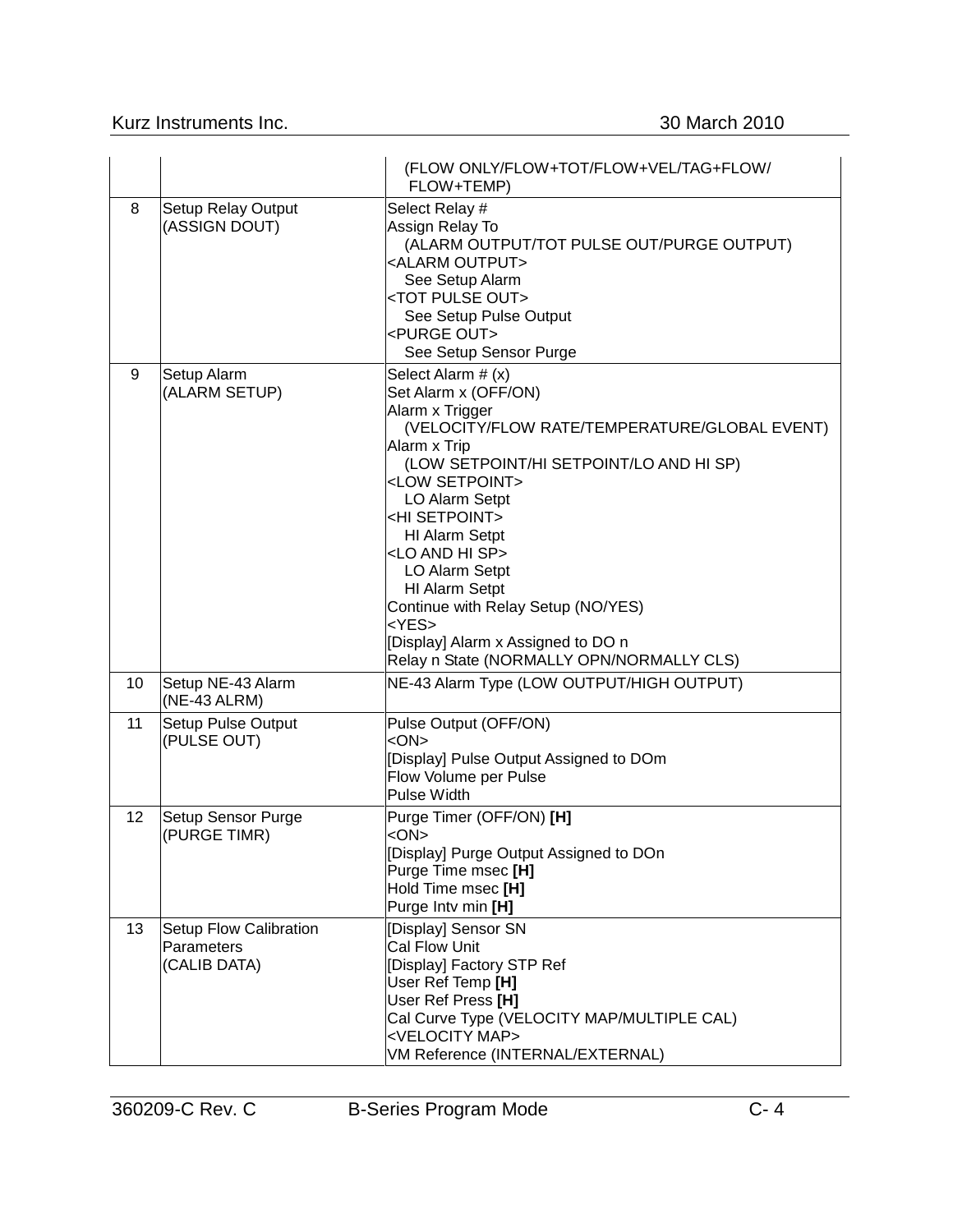|    |                                                                   | Gas Mol Wt<br>[Display] New Ref Density<br>Gas Name<br># VM Data Sets (x)<br>Flow Data for S1<br># Data Pts At S1 $(y)$<br>Raw Signal S1-1<br>Flow Signal S1-1<br>Raw Signal S1-y<br>Flow Signal S1-y<br>Flow Data for Sx<br># Data Pts at Sx (n)<br>Raw Signal Sx-1<br>Flow Data Sx-1<br>Raw Signal Sx-n<br>Flow Data Sx-n |
|----|-------------------------------------------------------------------|-----------------------------------------------------------------------------------------------------------------------------------------------------------------------------------------------------------------------------------------------------------------------------------------------------------------------------|
| 14 | <b>Calibrate Outputs</b><br>(CALIB AOUT)                          | Set 4.000 mA to Out 1 [H]<br>Set 20.000 mA Out 1 [H]<br>[Display] AO1 Calib Coeff<br>Set 4.000 mA Out 2<br>Set 20.000 mA Out 2<br>[Display] AO2 Calib Coeff<br>Chk NE-43 Alarms (YES/NO)<br>$<$ YES $>$<br>Low Alarm Check<br>High Alarm Check<br>Enter (mA) to output<br>[Display] (requested) mA and equivalent V         |
| 15 | Variable Flow Correction Data<br>(VRMS DATA)                      | Enter # of Flow Data Sets n [H]<br>Enter Flow Data Set i to Change<br>Ref Value Ri (Vrms-i) [H]<br>Test Data Di (VdsAve-i) [H]                                                                                                                                                                                              |
| 16 | Remote Correction Factor Data   Remote CF (OFF/ON)<br>(REMOTE CF) | $<$ ON $>$<br>Enter # of Remote CF Data Points n<br>Enter ExtInput.RemCF-D1<br>Enter ExtInput.RemCF-X1<br>Enter ExtInput.RemCF-Dn<br>Enter ExtInput.RemCF-Xn                                                                                                                                                                |
| 17 | <b>Select Gas Calibration Curve</b><br>(CAL CURVE)                | Curve Sel Mode (MANUAL SELECT/EXT INPUT LEV)<br><manual select=""><br/>Cal Curve #</manual>                                                                                                                                                                                                                                 |
| 18 | Setup Data Logging<br>(DATA LOG)                                  | Enable Data Log (OFF/ON)<br>$<$ ON $>$<br>Log Interval Sec                                                                                                                                                                                                                                                                  |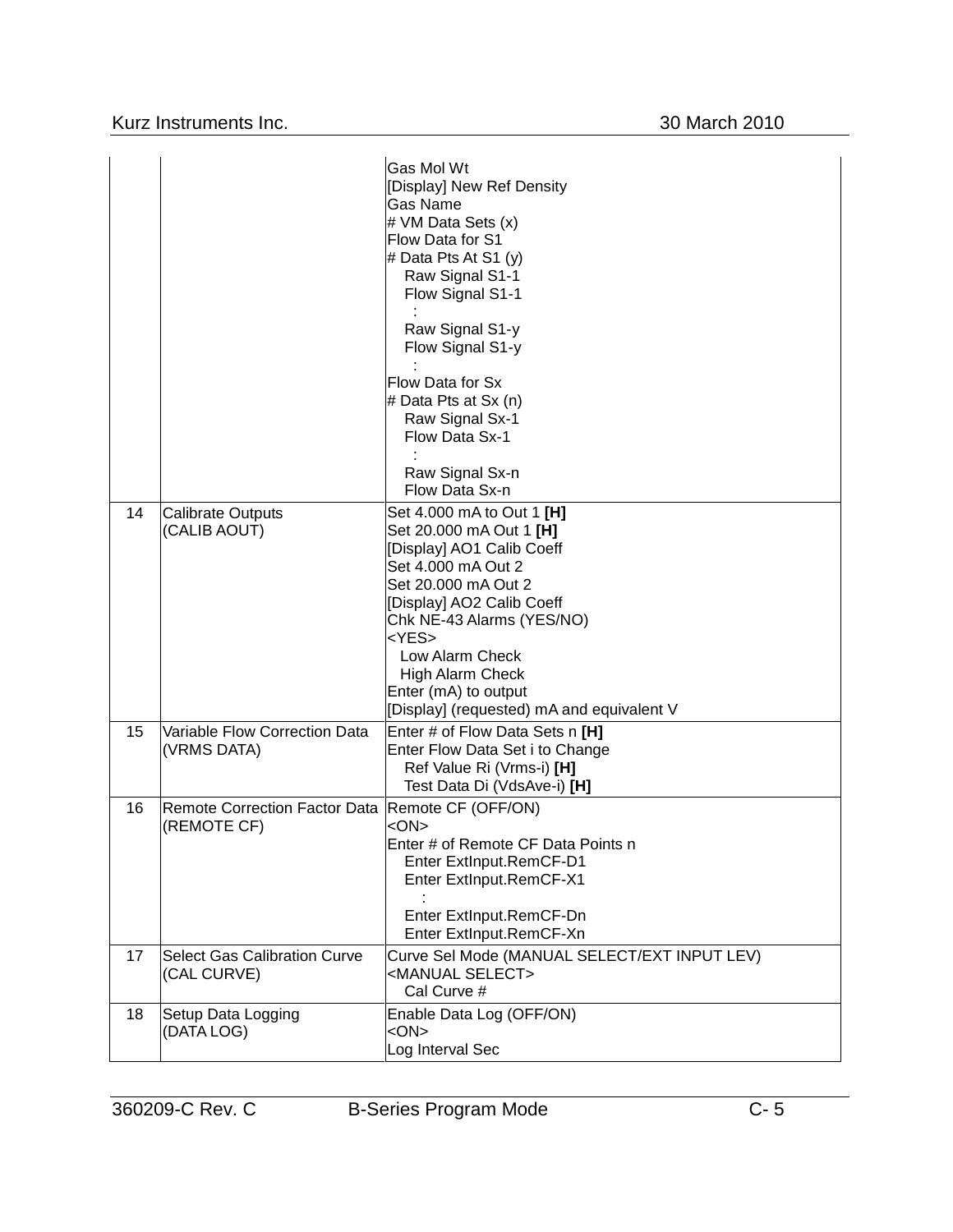Kurz Instruments Inc. 30 March 2010

| 19 | Setup Modbus Communication<br>(MODBUS COM) | Dev Modbus Addr<br>Modbus Mode (MODBUS RTU/MODBUS ASCII)<br>Modbus Baud Rate (9600/14400/19200/38400/57600)<br>Register Order (BYTE #12 34/BYTE #34 12)                                                                                                      |
|----|--------------------------------------------|--------------------------------------------------------------------------------------------------------------------------------------------------------------------------------------------------------------------------------------------------------------|
| 20 | Setup External Input<br>(EXT AINPUT)       | <b>Ext Input Usage</b><br>(CAL DATA SW/VM REFERENCE/PURGE COMMAND/<br>PID EXT. REF/REMOTE CF)<br><vm reference=""><br/>Scale Unit<br/>Inp Val At 4mA<br/>Inp Val At 20mA<br/><b>Filter TC</b></vm>                                                           |
| 21 | Setup PID Data<br>(PID SETUP)              | PID State (OFF/ON)<br>PID Operation (MANUAL/AUTOMATIC)<br>PID Control To (VELOCITY/FLOW RATE)<br>PID Setpt Ref (INTERNAL/EXTERNAL)<br><b>PID Setpoint</b><br>Prop Gain (KP)<br>Integral TC<br>Derivative TC<br><b>PID Low Limit</b><br><b>PID HIGH Limit</b> |
| 22 | Manual PID Adjust<br>(PID CONTRL)          | Manual PID Adjust                                                                                                                                                                                                                                            |
| 23 | Setup Drift Check<br>(DRIFT CHCK)          | Auto Drift Check (OFF/ON) [H]<br>Drift Chk Intrvl [H]<br>% FS at Zero [H]<br>Duration at Zero [H]<br>% FS at Mid [H]<br>Duration at Mid [H]<br>% FS at Span [H]<br>Duration at Span [H]                                                                      |
| 24 | Change User Password<br>(CHANGE PW)        | <b>Basic Setup Code</b><br>Adv Setup Code                                                                                                                                                                                                                    |
| 25 | Update FROM EEPROM<br>(GET EEPROM)         | Load From EEPROM (NO/YES)                                                                                                                                                                                                                                    |
| 26 | Set Bootup Output Delay<br>(BOOTUP DLY)    | Bootup Out Delay                                                                                                                                                                                                                                             |

Note, the items in the Table above marked with **[H]** indicate parameters (or methods) that are available through the HART interface.

While the meter is in *Program Mode*, it is recommended that the meter be taken offline if it is used in a critical process or feedback control since some menu options will temporarily suspend the meter's output. When these menus are invoked, the following screen will be displayed to remind the user that the meter's output will not be updated: